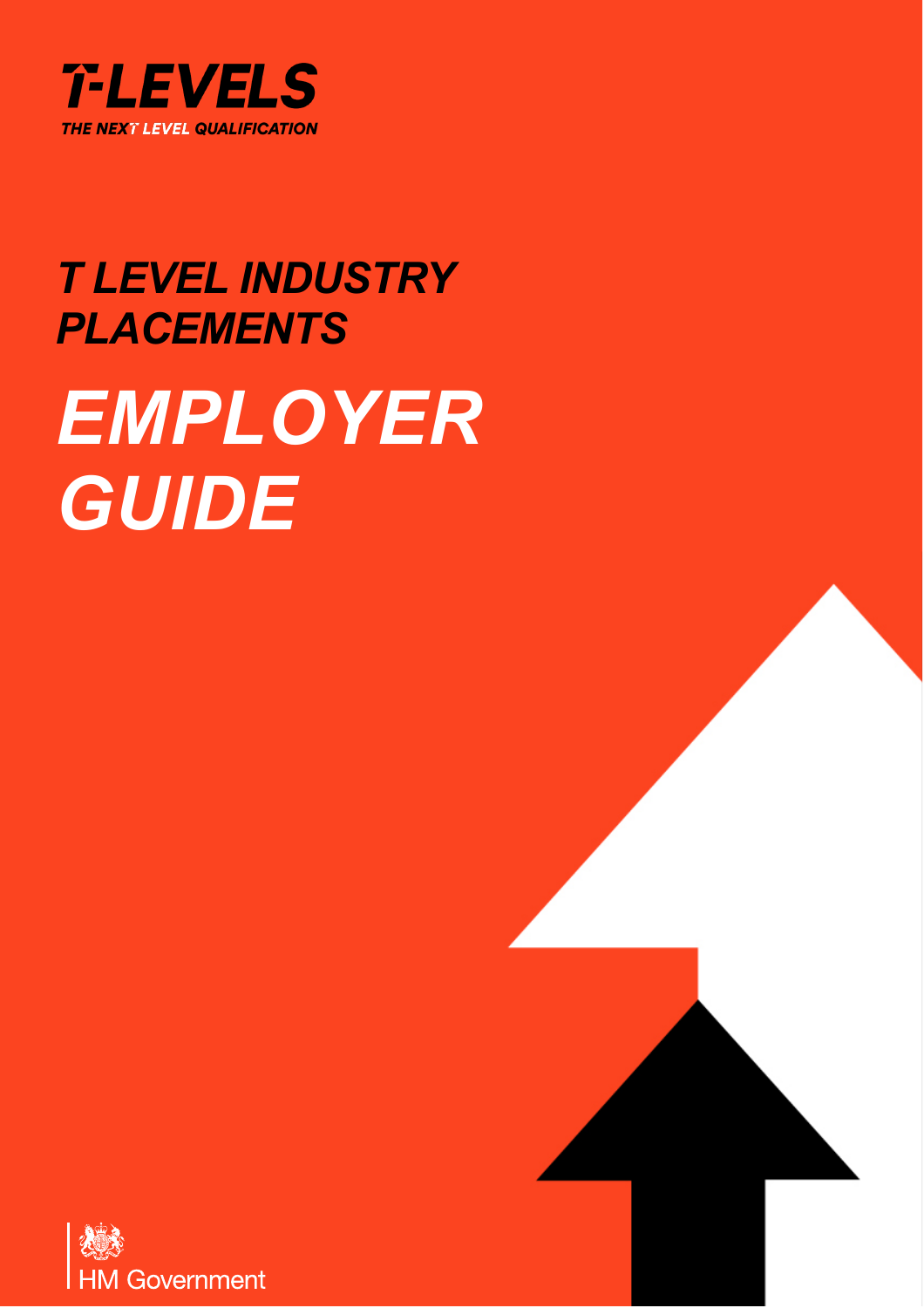# **Contents**

| SECTION 1: EMPLOYER ROLES AND RESPONSIBILITIES BEFORE THE       |  |
|-----------------------------------------------------------------|--|
|                                                                 |  |
|                                                                 |  |
|                                                                 |  |
|                                                                 |  |
| SECTION 2: EMPLOYER ROLES AND REPONSIBILITIES DURING THE        |  |
|                                                                 |  |
|                                                                 |  |
|                                                                 |  |
|                                                                 |  |
| SECTION 3: EMPLOYER ROLES AND RESPONSIBILITES AT THE END OF THE |  |
|                                                                 |  |
|                                                                 |  |
|                                                                 |  |
|                                                                 |  |
|                                                                 |  |
|                                                                 |  |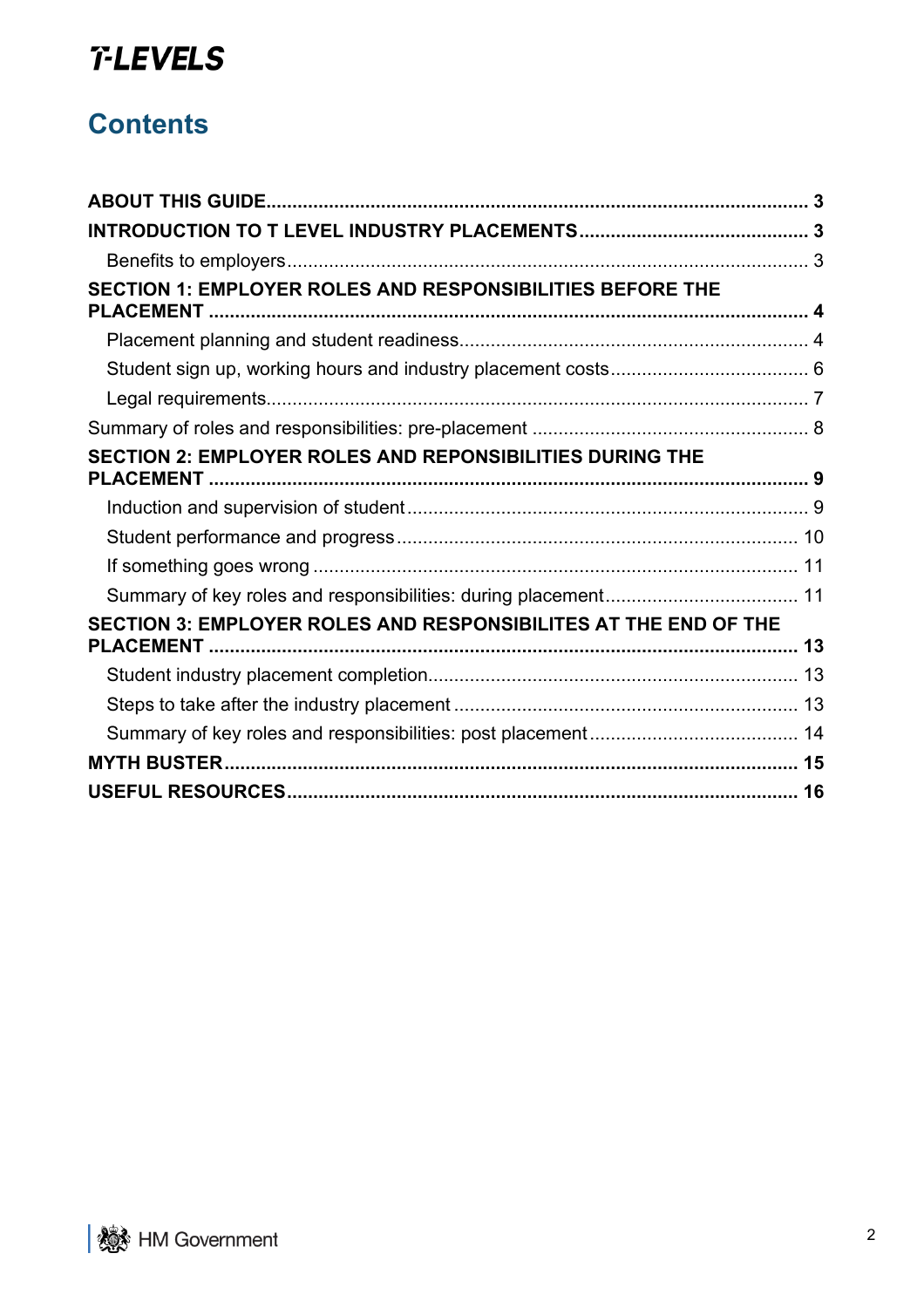# <span id="page-2-0"></span>**ABOUT THIS GUIDE**

This guide is for employers who are interested in hosting T Level industry placements. It is a condensed version of the [T Level Industry Placement Delivery guidance,](https://www.gov.uk/government/publications/t-level-industry-placements-delivery-guidance) which outlines the roles and responsibilities for employers and providers in delivering high quality industry placements.

### <span id="page-2-1"></span>**INTRODUCTION TO T LEVEL INDUSTRY PLACEMENTS**

#### **What are T Levels?**

T Levels are a new, 2-year Level 3 qualification for 16- to 19-year-olds. Designed with employers, each T Level is equivalent to 3 A levels and helps young people develop the knowledge, attitude and practical skills to progress into skilled employment, an apprenticeship or further study. For information, visit the  $T$  Levels employer website.

#### **Why is the industry placement important?**

Every T Level student must complete an industry placement that lasts a minimum of 315 hours (approximately 45 days). This is to provide young people the invaluable opportunity to put their learning, knowledge and skills into practice in a real workplace environment. Industry placements also give employers a unique opportunity to develop new talent and help young people become work ready.

#### **BENEFITS TO EMPLOYERS**

- Attract motivated young people to your business, bringing in imaginative and new ideas
- Improve the recruitment pipeline for your business
- Address local and national skills gaps by helping young people develop the skills your industry needs
- Develop existing staff's mentoring and management skills
- Build a more diverse and creative workforce
- Play an important role in the local community
- Build partnerships with local training and education providers
- Save recruitment costs by providing the opportunity to see what the young person can offer, on a no obligation employment basis

*"With the ongoing skills shortages in both the construction trades and professions, industry placements give us a chance to see and work with young people as a shortcut in the recruitment process. Having spent nearly three months working with us, they are already part of the team and understand the company and how we work."*

Bruce Boughton, People Development Manager, Lovell Partnerships

*"T Levels have the potential to greatly improve technical education in the UK. With more focus being placed on 'on the job' experience through the industry placements, employers will be receiving students who are far better prepared, either to go straight into a role or to join a Higher or Degree Apprenticeship."* Cian Short, Group Apprentice Manager, **Bakkavor** 

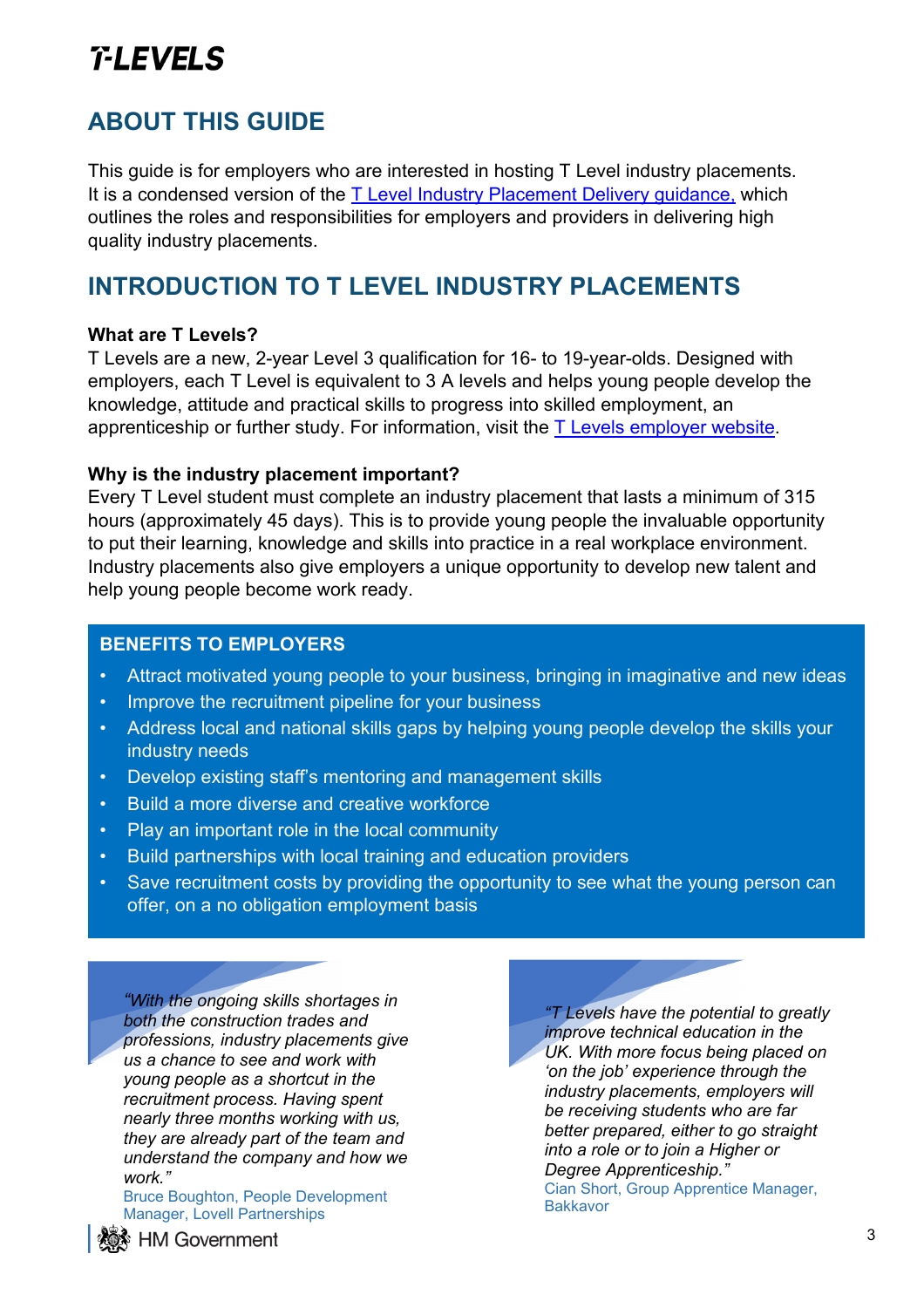## <span id="page-3-0"></span>**SECTION 1: EMPLOYER ROLES AND RESPONSIBILITIES BEFORE THE PLACEMENT**

DfE is committed to making employers' experience of delivering industry placements as easy as possible. The key to a successful placement is in the preparation. We encourage employers to work in partnership with providers, from designing the structure of the placement to selecting the most suitable candidate for your business, to gain the most from the opportunity

This section and subsequent sections provide answers to the frequently asked questions about employer involvement in preparing for and delivering high-quality placements.

### <span id="page-3-1"></span>**Placement planning and student readiness**

#### **Will planning for and hosting a placement involve a lot of effort?**

As with any new starter, there will be some planning and paperwork, however providers will support you with the practical and administrative tasks to help make the process as streamlined as possible. This will include organising the student selection process, arranging the review meetings, guiding you through the relevant paperwork and advising on reasonable adjustments. Providers will look to you for your industry expertise when planning the structure and content of the placement to ensure you, and the student, gets the maximum value from the experience. Providers will also make sure that you are complying with the health and safety guidelines prior to, and during, the placement.

#### **Will students be work-ready from day one?**

Students will be suitably prepared for the workplace by undergoing appropriate workpreparation training as part of their course prior to starting their placements. All students will bring a good level of technical knowledge and skills they have learnt in the classroom, to apply in the workplace. For some students this will be their first experience of being in the workplace, so as a minimum, providers will make sure they have the right work ethic and a good understanding of the professional behaviours that employers expect in the workplace.

#### **How much industry knowledge and skills will students have?**

T Levels are more substantial than most technical qualifications, with longer teaching time and more occupationally focused skills and knowledge which have been set by employers as essential for employment. The aim of the industry placement is to help students to apply and develop the skills and knowledge that they have learnt in the classroom when they go out on their placement, which will help them to become 'work ready'.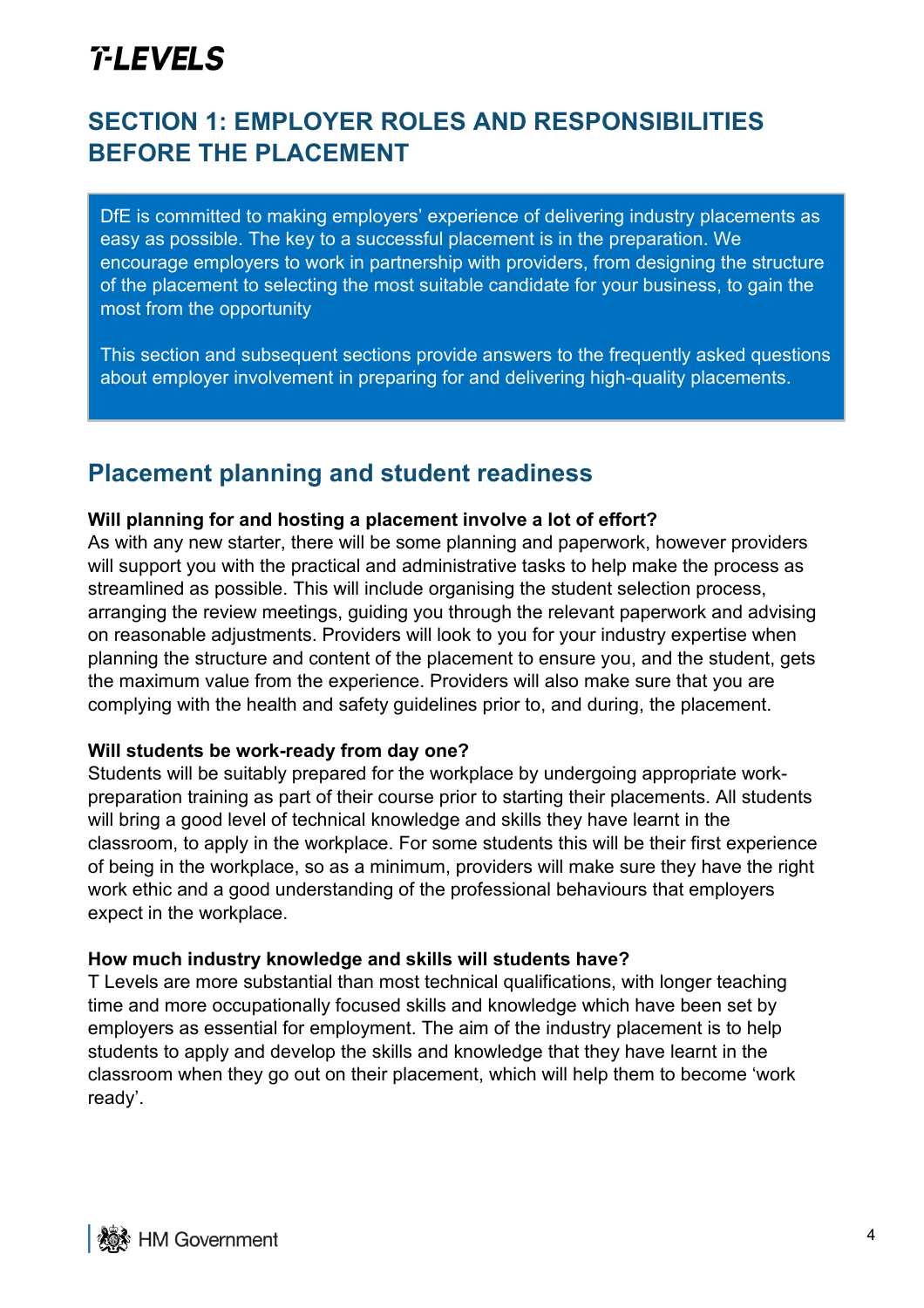#### **What activities and tasks should a student do as part of their placement?**

You will be expected to work with providers to plan the content of the placement, completing an Industry Placement Objectives Template. This is to determine the main objectives and key activities students will undertake during their placement. We have published sample objective templates for most T Level specialisms to help you and providers design high-quality placements and make sure students are given stretching tasks at the appropriate level, while ensuring the placement content reflects what you can offer. This is the point where you should discuss with the provider any specific minimum starting requirements and/or prior knowledge (e.g. health and safety checks, immunisations, knowledge of specific IT systems), so providers can cover these requirements as part of the students' placement preparation.

#### **When do placements take place during the year and can I influence this?**

You will need to agree with providers the most appropriate placement working pattern, whether this is a block of time, a series of day releases or a combination. You can refer to the [industry placement models guidance](https://employers.tlevels.gov.uk/hc/en-gb/articles/4403442955154-Which-industry-placement-models-could-work-for-you-) for advice. The timing of placements should be planned at the right stage(s) of the students' T Level course. Most placements are likely to take place in the second year of their course, when students are familiar with the specialist content of their course and have the required technical skills to make a positive contribution in the workplace.

#### **Is there a fixed model that the industry placement has to follow?**

We recognise that 'one size doesn't fit all' so we have published a list of general and route-specific [models and approaches](https://assets.publishing.service.gov.uk/government/uploads/system/uploads/attachment_data/file/904518/Annex_A_different_models_and_approaches_to_delivery.pdf) for industry placements to ensure placements are accessible and meaningful for all students and ensure placements are deliverable across different industries. For example, students studying for a Construction or Engineering & Manufacturing T Level can start their placement in an employer's training centre or established skills hub for 105 hours and then complete the remainder of the placement hours in a live site environment. You can discuss the most appropriate approach with providers.

#### **Can placements be undertaken with more than one employer?**

Yes, a placement can be split across 2 employers, where this is considered necessary for 'breadth of content' and/or is beneficial for students. You can discuss this with providers. More information about 'sharing' a placement with another employer can be found [here.](https://employers.tlevels.gov.uk/hc/en-gb/articles/4403450131218-Sharing-industry-placements-with-other-organisations)

#### **Who needs to look after students during their placement?**

You should identify an appropriate line manager and/or supervisor for the students, as well as additional support staff where appropriate. This should ideally be someone who has experience of training others within the specialist area. They must have the capacity to hold regular meetings with students to provide them with feedback, provide day-to-day supervision and attend the formal review meetings with the provider i.e. at the beginning, middle and end of the placement. We recommend you refer to the employer support package, useful for employers hosting a placement for the first time.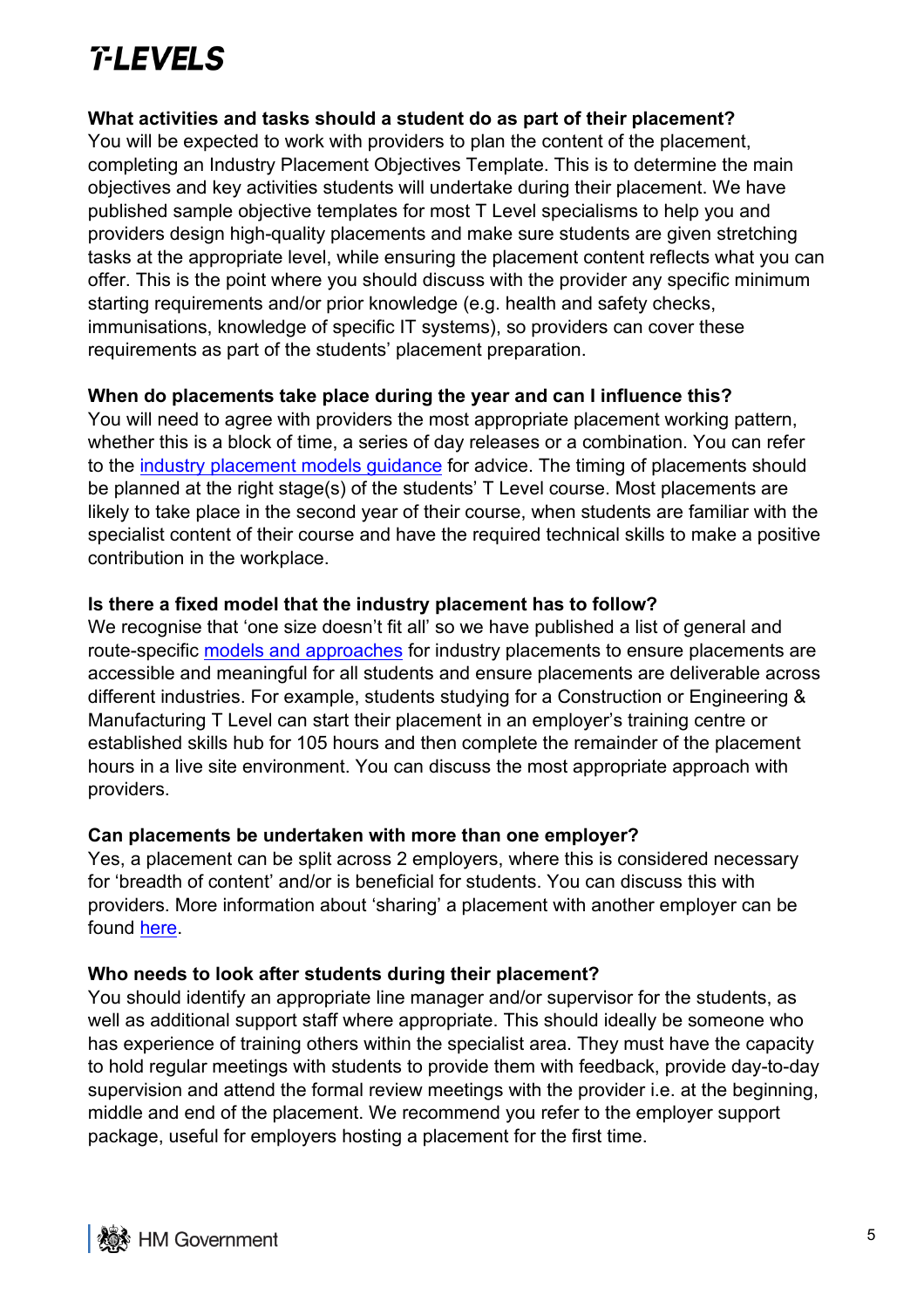### <span id="page-5-0"></span>**Student sign up, working hours and industry placement costs**

#### **What assurances do I have that a student will be reliable and motivated?**

The industry placement component of the T Level is the unique selling point for students. Students understand the importance of using the placement to develop their skills and knowledge and show their potential to prospective employers, and as an important addition to their CV. T Level students must have demonstrated a firm commitment to completing their industry placement when enrolling on the course. In advance of the placement, students will have undertaken workplace preparation and have a clear understanding of the progress they must make towards their learning goals during their placement to complete it successfully, and therefore achieve their overall T Level.

Prior to the placement commencing, all students are expected to sign an [industry](https://assets.publishing.service.gov.uk/government/uploads/system/uploads/attachment_data/file/896917/Annex_E_Industry_placement_agreement_template.odt)  [placement agreement,](https://assets.publishing.service.gov.uk/government/uploads/system/uploads/attachment_data/file/896917/Annex_E_Industry_placement_agreement_template.odt) which acts as a formal agreement between students, the provider and employer and contains students' roles and responsibilities. It outlines the expected standards relating to technical skills and work-based behaviours that students must display in order to complete their placement. Employers and providers are also expected to sign the agreement to show their commitment to their respective roles and responsibilities.

#### **Are there any restrictions to the working hours students can do on their placement?**

Placements should be organised in line with the normal requirements of the industry, which may be outside the academic timetable. Placement hours must align with the [Working Time Regulations,](https://www.hse.gov.uk/contact/faqs/workingtimedirective.htm) particularly if students are undertaking a block placement, where they could be working the equivalent of full-time hours. Providers will plan placements to ensure students are not exceeding the maximum number of allowable daily hours and consider students' independent and classroom-based study time as well as their outside responsibilities. Students must:

- be limited to 8 hours of working time a day and 40 hours maximum per week
- not be permitted to work between 10pm and 6am, or employers can agree to change this to between 11pm and 7am
- have a 12-hour rest period between each working day
- have a 30-minute rest break if working for more than 4.5 hours
- have 2 days weekly rest

#### **Do I have to pay students?**

You are under no obligation to pay students but can choose to do so if you wish. This is because T Level industry placements are about providing students with high quality, meaningful training, not work. You can refer to [making payments to industry placement](https://employers.tlevels.gov.uk/hc/en-gb/articles/4403450119826-Making-payments-to-industry-placement-students)  [students.](https://employers.tlevels.gov.uk/hc/en-gb/articles/4403450119826-Making-payments-to-industry-placement-students)

#### **Do I need to cover the costs of student expenses?**

You can choose to contribute towards the cost of students' travel, lunch, and clothing/equipment. This is entirely up to you. Providers can also cover these costs to ensure students are not financially disadvantaged by undertaking their placements.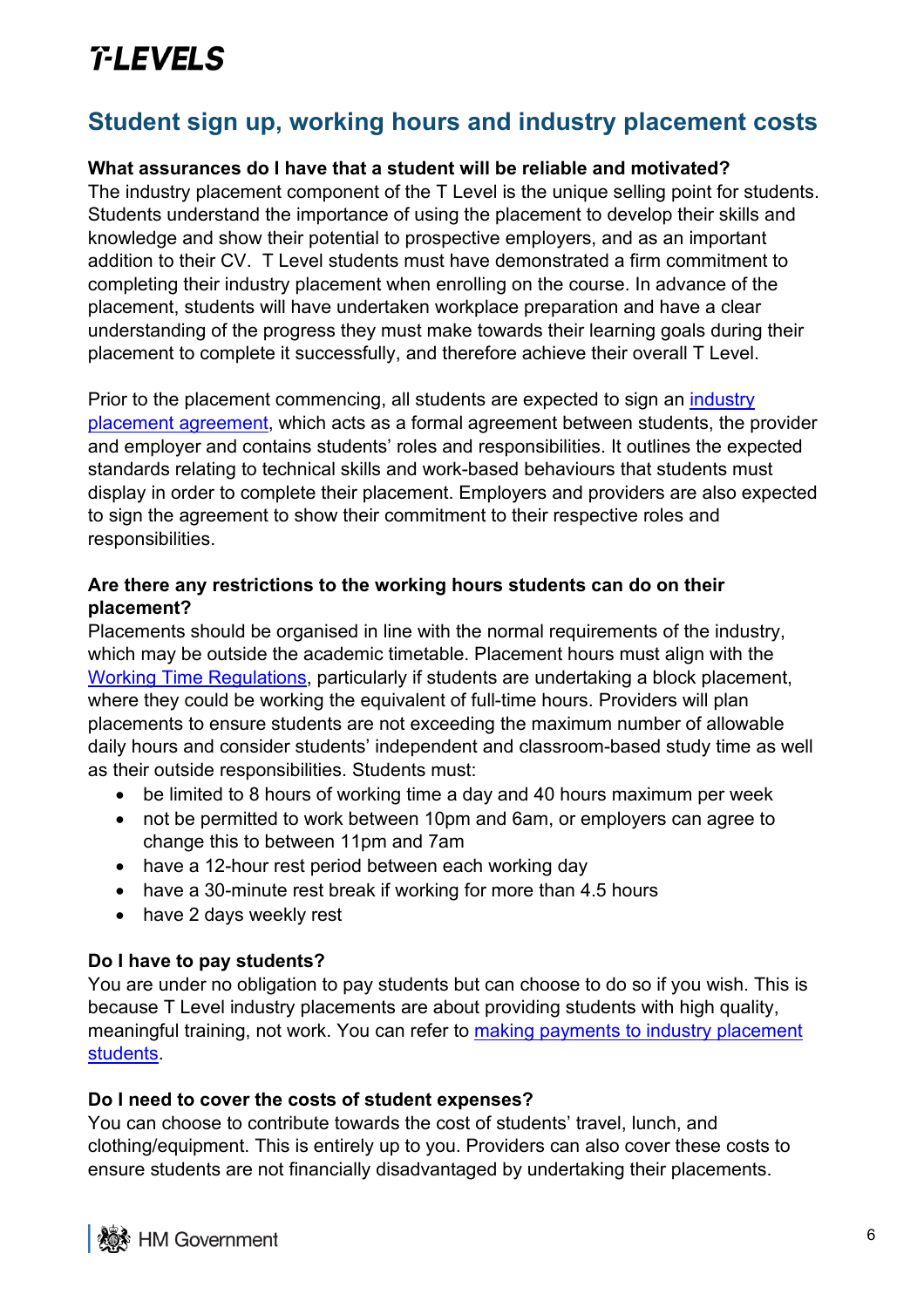#### **Will I be reimbursed for the costs associated with hosting a placement?**

You should speak to the provider about the tangible costs you are likely to incur, such as software, hardware, PPE, specialist equipment that students will use on their placement, and also the cost of Disclosure and Barring Service (DBS), because a lot of these costs can be covered by the provider. There should only be a minimal initial outlay for employers hosting a placement and the small investment in time is worth the tangible benefits.

In addition, a temporary employer incentive fund is available for employers hosting T Level industry placements that start before 31 July 2022. Each industry placement delivered can attract a £1000 incentive payment. More details can be found [here.](http://www.gov.uk/government/publications/employer-incentive-payments-for-employers-offering-a-t-level-industry-placement)

### <span id="page-6-0"></span>**Legal requirements**

#### **What are the health & safety guidelines for industry placements?**

Providers and employers must work together to ensure student safety during the industry placement. As part of their pre-placement checks, providers need to satisfy themselves that employers have up-to-date policies and sufficient risk management arrangements in place to ensure a safe working environment for students. Providers should also carry out standard due diligence checks on employers, keeping the checks proportionate to the level of risk. As an employer, you should follow the guidelines on the [Health and Safety](https://www.hse.gov.uk/pubns/indg364.htm)  [Executive](https://www.hse.gov.uk/pubns/indg364.htm) website and also the [legal compliance for industry placements](https://employers.tlevels.gov.uk/hc/en-gb/articles/4403442891794-Legal-compliance-for-industry-placements) that covers DBS, insurance and health and safety requirements.

#### **What are the rules around student safeguarding?**

Students should be treated with the same degree of professionalism and duty of care as regular employees. Legal obligations under the Equality Act 2010 apply, including not using language or behaviors which could be discriminatory. All employers are expected to:

- provide a safe and welcoming learning environment for all students
- have a zero-tolerance policy of bullying and harassment
- report all incidents to the provider
- be alert to the possibility of physical/emotional abuse among employees and students
- ensure that any agreed reasonable adjustments have been put in place

#### **How can I protect my business from consequential losses if a student makes a mistake or is injured in the workplace?**

By complying with the health and safety legislation and having up-to-date Employer's Liability and Public Liability insurance, you will be covered for any potential loss or liability caused by or to the student in relation to the placement. If you are in any doubt, contact your insurer. More information can be viewed on the **HSE webpages**. As a precautionary measure, providers will advise you how to address safeguarding concerns that may arise during the placement and provide you with the student safeguarding contact.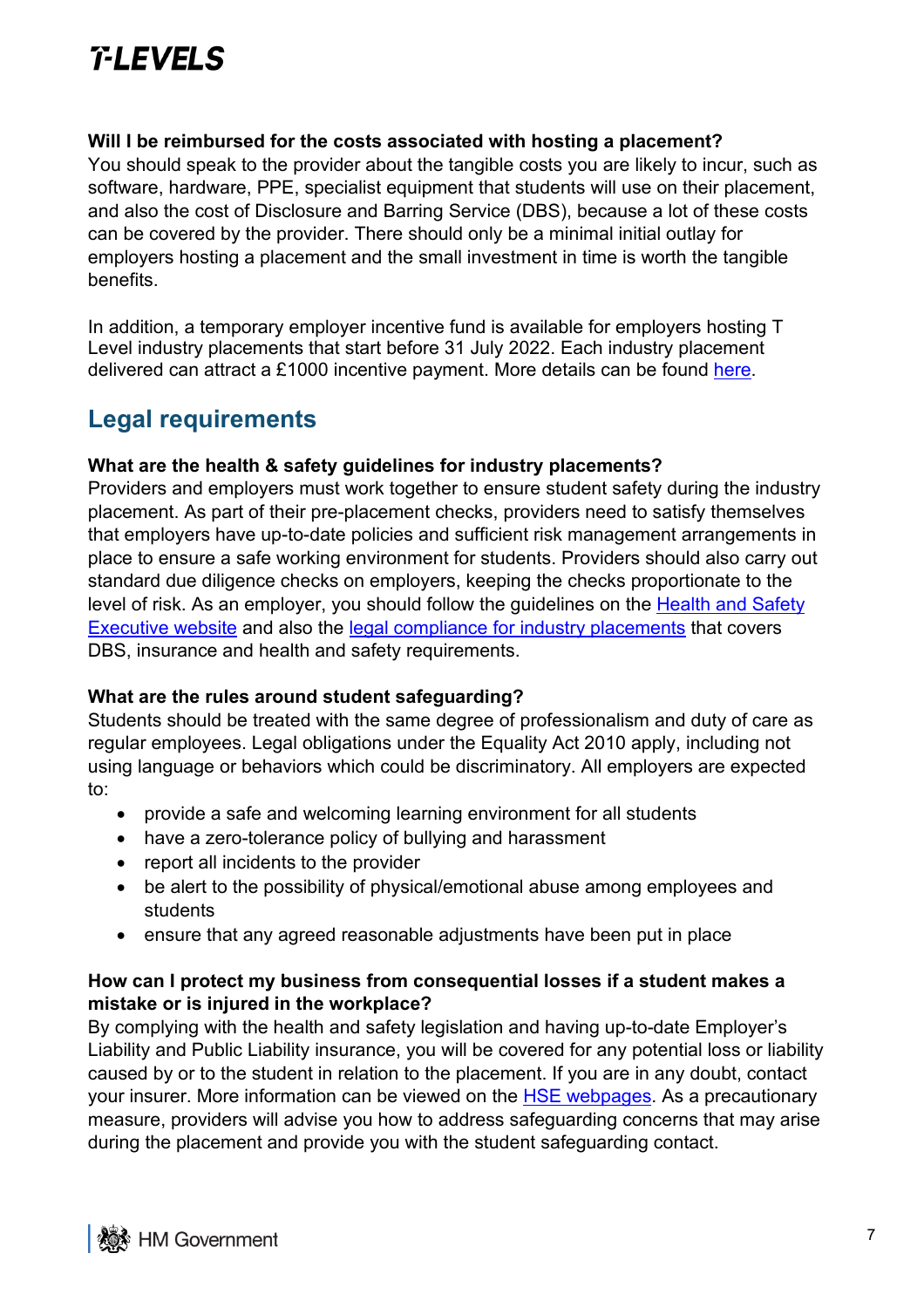#### **What are the additional responsibilities regarding students with Special Educational Needs or Disabilities (SEND)?**

Students may have SEND, which could range from dyslexia to a physical disability, to being on the autistic spectrum. Providers will invest time in their preparation and make sure they are ready and fully supported to enter the workplace. You will be informed of the specific needs of individual students and you should consider any reasonable adjustments before the placement begins and keep them under review during the placement. This guide helps you [support industry placements for students with SEND.](https://employers.tlevels.gov.uk/hc/en-gb/articles/4403442966290-Supporting-industry-placement-students-with-Special-Educational-Needs-and-Disabilities)

#### **How should I deal with commercial confidentiality?**

In some industries, students may be exposed to commercially sensitive or confidential information during their placement. If it is normal practice to put clauses in place to protect the business, then it is recommended that you follow the same principles for students, as you do with employees. You can draw up a confidentiality statement for students to sign. Although not legally binding, it could give you peace of mind and confirm to students how important confidentiality is to your business.

### <span id="page-7-0"></span>**SUMMARY OF ROLES AND RESPONSIBILITIES: PRE-PLACEMENT**

#### **Employer responsibilities checklist**

- **1 Placement structure and learning goals:** work collaboratively with providers to develop the students' industry placement objectives template. This will include a set of stretching learning goals, the agreed working pattern and key activities students will undertake on placement, and the required prior knowledge and skills
- **2 Health and safety compliance:** comply with health and safety legislation and maintain up-to-date employer's liability and public liability insurance to cover students and any potential loss or liability caused by or to the students in relation to the placement
- **3 Industry placement agreement:** adhere to the guidelines set out in this guide and make every effort to provide a meaningful placement experience for students
- **4 Student safety:** ensure the appropriate safeguards are in place to ensure a safe working environment for students
- **5 Reasonable adjustments:** consider the reasonable adjustments required by students with SEND and keep these under review during the placement
- **6 Line manager or task manager:** identify an appropriate staff member to task manage or supervise students while on placement. This should ideally be someone who has experience in training others within the specialist area
- **7 Get to know your student:** invite students to the business premises or give them a virtual tour and introduce them to the team to ease their transition into the workplace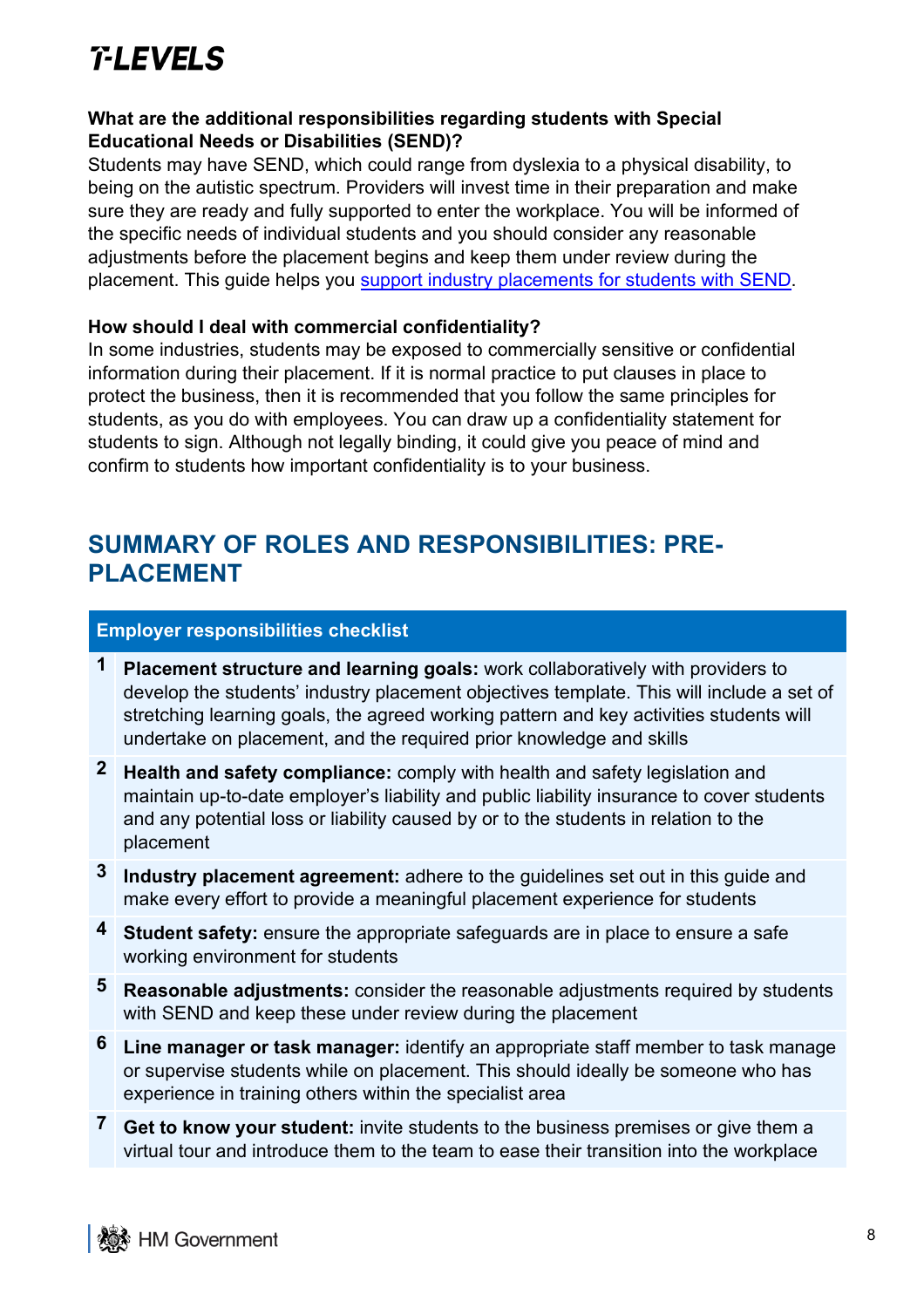### <span id="page-8-0"></span>**SECTION 2: EMPLOYER ROLES AND REPONSIBILITIES DURING THE PLACEMENT**

Employers have primary responsibility for the **health and safety** of students and employers and providers have a joint responsibility for the **wellbeing** of students during the placement. Employers can expect the provider to plan regular contact time with students to check their health, safety, welfare and progress whilst on placement.

During the placement, employers will have a named provider contact to support both the employer and the student and ensure the placement is meeting the expectations of both parties. Employers should seek the providers' advice or assistance to help resolve any issues quickly.

### <span id="page-8-1"></span>**Induction and supervision of student**

#### **What should a students' induction involve?**

By law, employers are responsible for ensuring a safe working environment for students, which includes conducting a full workplace induction on day one of the placement to cover all health and safety aspects of the workplace. An example induction checklist can be found [here.](https://www.aoc.co.uk/sites/default/files/Student%20induction%20checklist.docx) As part of the induction, you should outline the organisation's policies and procedures that students must adhere to whilst on the working premises, including any rules of a legal, commercially sensitive or confidential nature. Students can also undertake mandatory work-based training that other employees would usually complete to help with their induction into the organisation.

#### **How much support and/or supervision will students need?**

We expect that students will be able to add value to your business from day one with the occupation-specific knowledge and skills they will have gained during their T Level course and the work preparation activities completed pre-placement. Hear from other employers about their [positive experiences](https://employers.tlevels.gov.uk/hc/en-gb/categories/4403442822802-Skill-areas-and-case-studies) of delivering industry placements.

Some students may have limited experience of the real-life pressures and responsibilities of being in a working environment. However, assigning a supportive line manager will help students develop their skills and build their work-based confidence. Adjusting the level of supervision will allow students to develop their technical skills independently, or with minimal support, such as allowing them to take ownership of live projects or routine tasks will help keep them engaged and motivated. You can refer to [helping students to](https://employers.tlevels.gov.uk/hc/en-gb/articles/4403450113426-Helping-students-learn)  [learn](https://employers.tlevels.gov.uk/hc/en-gb/articles/4403450113426-Helping-students-learn) and [managing young people who are new to the workplace](https://employers.tlevels.gov.uk/hc/en-gb/articles/4403450099090-Managing-young-people-who-are-new-to-the-workplace) for further advice.

#### **Do students also need to have a workplace mentor?**

In addition to assigning a line manager, it is recommended that you also assign students a workplace mentor. Having access to this type of informal working relationship can help students settle in more quickly and provide them with someone, akin to a peer, to communicate with, enhancing their overall experience in the workplace. Good practice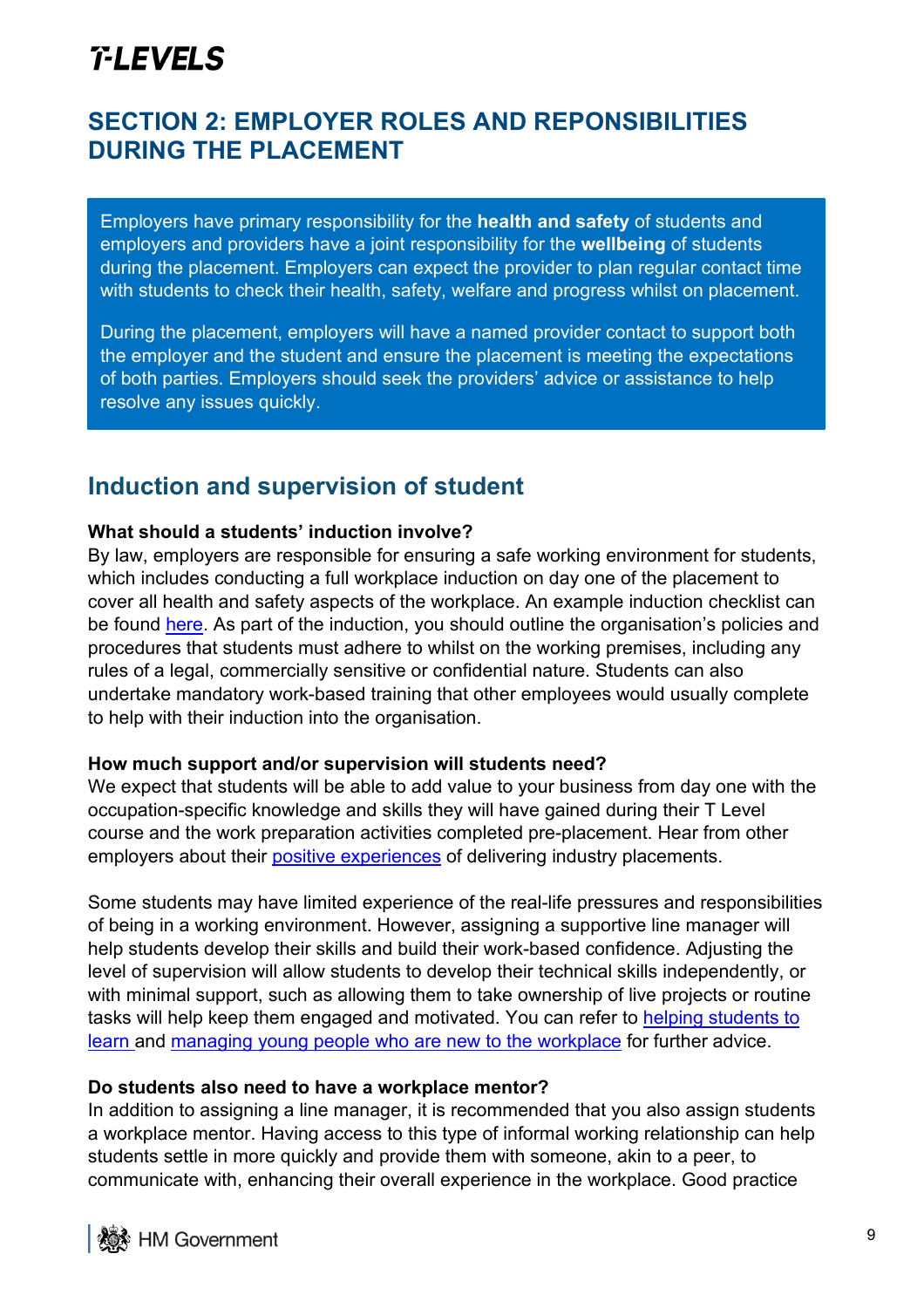suggests that qualified individuals who were previously apprentices in the same organisation can make good candidates for this role. We would recommend that you access the [mentoring support package,](https://www.improvingtechnicaleducation.org.uk/support-for-industry-placement-mentors) which has been developed specifically for T Level industry placement mentors.

### <span id="page-9-0"></span>**Student performance and progress**

#### **How should students track their progress on their placement?**

Students are provided with an industry placement logbook to track their progress against their learning objectives throughout their placement. The recommended template can be found in the 'Useful Resources' section of this guide. You should provide opportunities for students to reflect on their progress and update their logbook on a regular basis.

#### **How do I keep a record of students' placement hours?**

Students logbooks contain timesheets that they must completed on a weekly basis. Students should share their logbooks with their line manager so that they can apply lighttouch monitoring and check the hours recorded are a true reflection of the hours worked.

#### **How do I measure student progress on their placement?**

The **progress indicators** set out the expected standards relating to the technical skills and work-based behaviours that students should develop on the placement. These should be used by providers and employers to help inform their review of students' progress towards their learning goals throughout the placement. The progress indicators should also be used to highlight where students are performing well and identify areas for improvement.

#### **How often should I review student performance on their placement?**

Providers will conduct a minimum of 3 review meetings with students during their placement to check their welfare and monitor progress towards their learning goals. It is good practice for these meetings to be face-to-face, however, providers have the discretion to decide on the best format of the meetings. These should be constructive conversations and line managers should also be present and prepared to discuss how students are performing, based on their observations.

It is also good practice for line managers to provide students with constructive feedback throughout the placement, rather than waiting for formal review points. This can improve motivation, gives students the chance to act quickly to rectify mistakes and allows them to continuously develop whilst on the placement.

#### **What should I do if students are underperforming and not making the expected progress?**

Where students are not meeting the conditions set out in their industry placement agreement or where you have concerns about their progress, you should contact the provider, as early as possible to agree a course of action. Providers will be expected to take action to resolve any issues quickly and with full transparency, so students are clear about the necessary areas for improvement.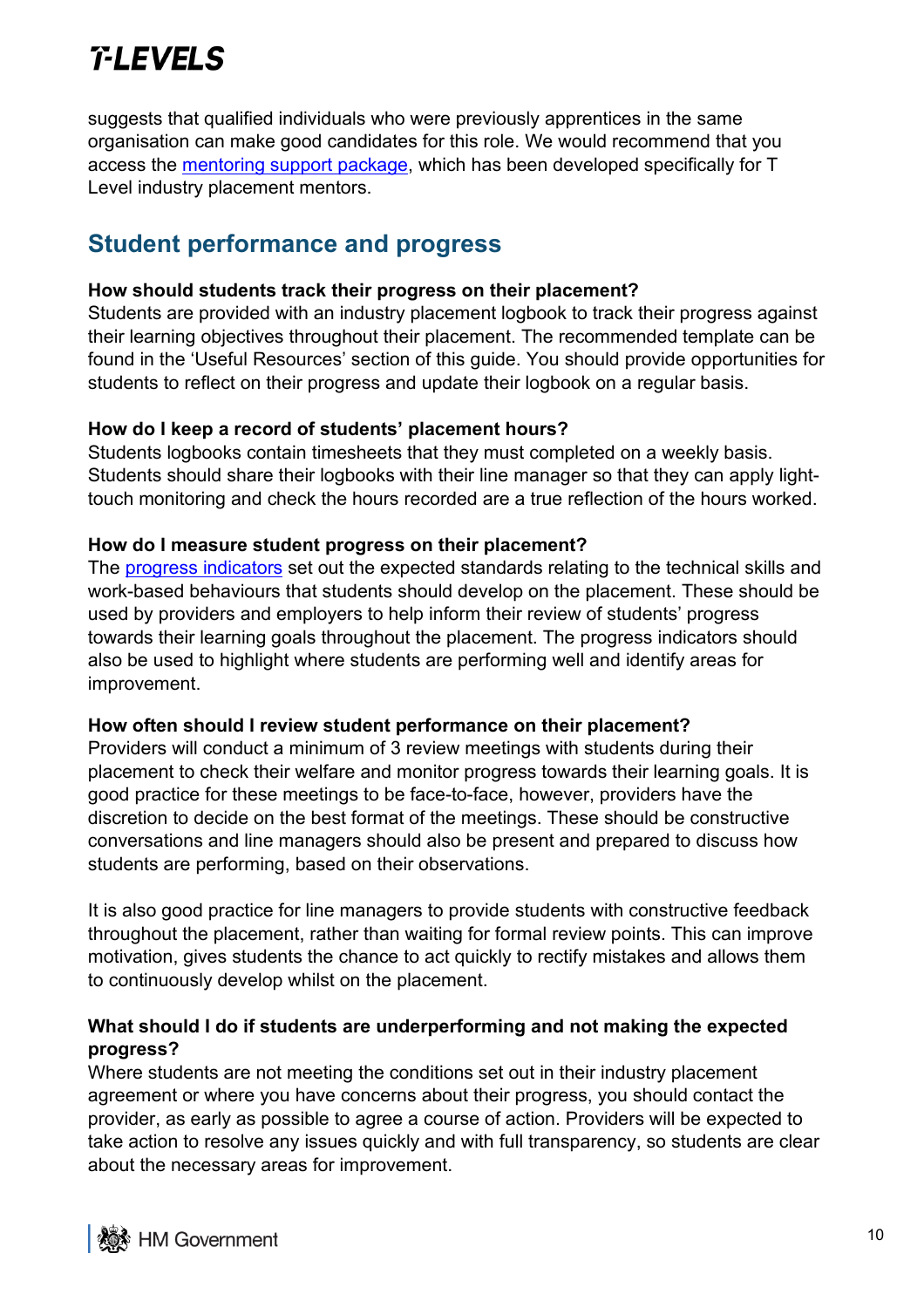### <span id="page-10-0"></span>**If something goes wrong**

#### **What happens if a student misbehaves or doesn't show up?**

You should raise any concerns about students and their timekeeping or attendance with the provider, within the same day as any unauthorised absence. The provider should handle any issues regarding student behaviour, sensitively and in a timely manner.

#### **What happens if students are sick?**

**Employer responsibilities checklist**

Students will be advised by their tutor to inform their line manager as soon as possible if they are unable to attend their placement due to sickness. Up to 35 hours sickness over the duration of the placement can be included in their total placement hours (315 hours).

#### **How do I manage a student who displays consistent poor behaviour?**

In very rare circumstances where you have concerns about student behaviour or conduct in the workplace, you should contact the provider so that any issues can be addressed as soon as possible. The provider will manage these issues through their behaviour policy and any underlying issues addressed with students through further support/mentoring, to help students continue their placement. However, providers must support an employer's decision to withdraw their placement offer if the situation remains unsatisfactory.

#### **What should I do if I can no longer offer a placement?**

You should alert any issues/challenges regarding your ability to offer a placement, directly with the provider. This could be due to factors such as going into administration, or the workplace no longer being considered a safe place to work. If the situation is unresolvable, you have the right to withdraw your offer and the provider will need to find alternative arrangements for students to complete their placement.

### <span id="page-10-1"></span>**Summary of key roles and responsibilities: during placement**

| <b>Student induction:</b> ensure students are suitably inducted to the workplace                                                                                                                                                 |
|----------------------------------------------------------------------------------------------------------------------------------------------------------------------------------------------------------------------------------|
| Set stretching tasks: ensure students are given stretching tasks and/or projects<br>to support their development of technical and employability skills, relevant to their<br>course content                                      |
| <b>Legal duties:</b> ensure compliance with the legal duties in the Equality Act 2010                                                                                                                                            |
| <b>Student progress:</b> hold regular meetings with students to review their progress<br>and provide them with regular feedback to help improve their performance                                                                |
| <b>Student review meetings:</b> actively contribute to students' review meetings with<br>the provider to review students progress towards their learning goals, highlight<br>good performance and identify areas for improvement |
| <b>Placement issues or concerns:</b> raise any concerns with providers about<br>students' attendance, behaviour, or performance on the placement                                                                                 |
|                                                                                                                                                                                                                                  |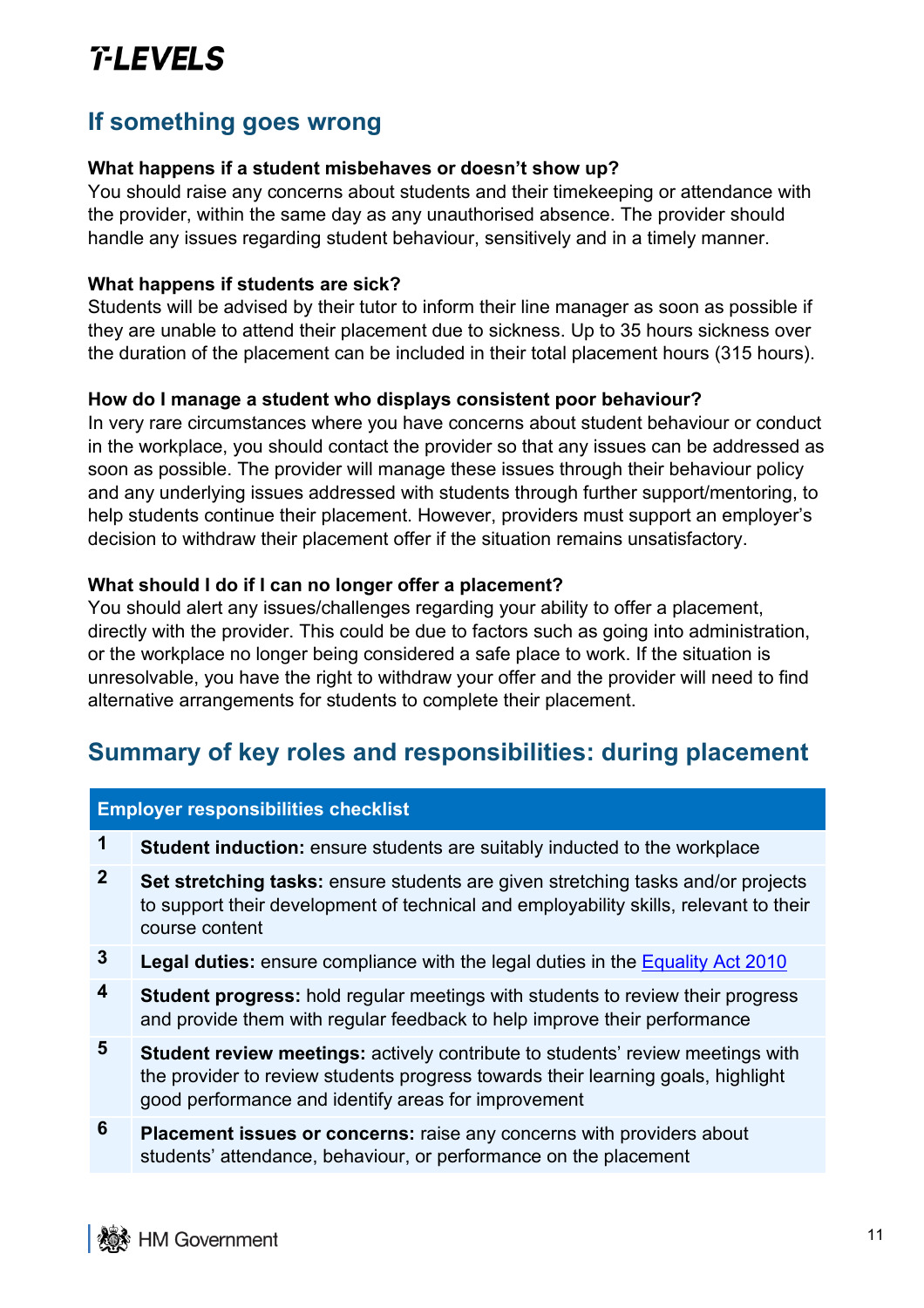- **7 Student timesheets:** check and sign off students' timesheets on a weekly basis to ensure the hours recorded are a true reflection of the hours worked
- **8 Student completion of logbook:** ensure students have adequate time to reflect on their progress and update their logbook. You should verify that the documentation is an accurate representation of their progress / achievements
- **9 SEND student access needs:** keep under review any reasonable adjustments required by students with SEND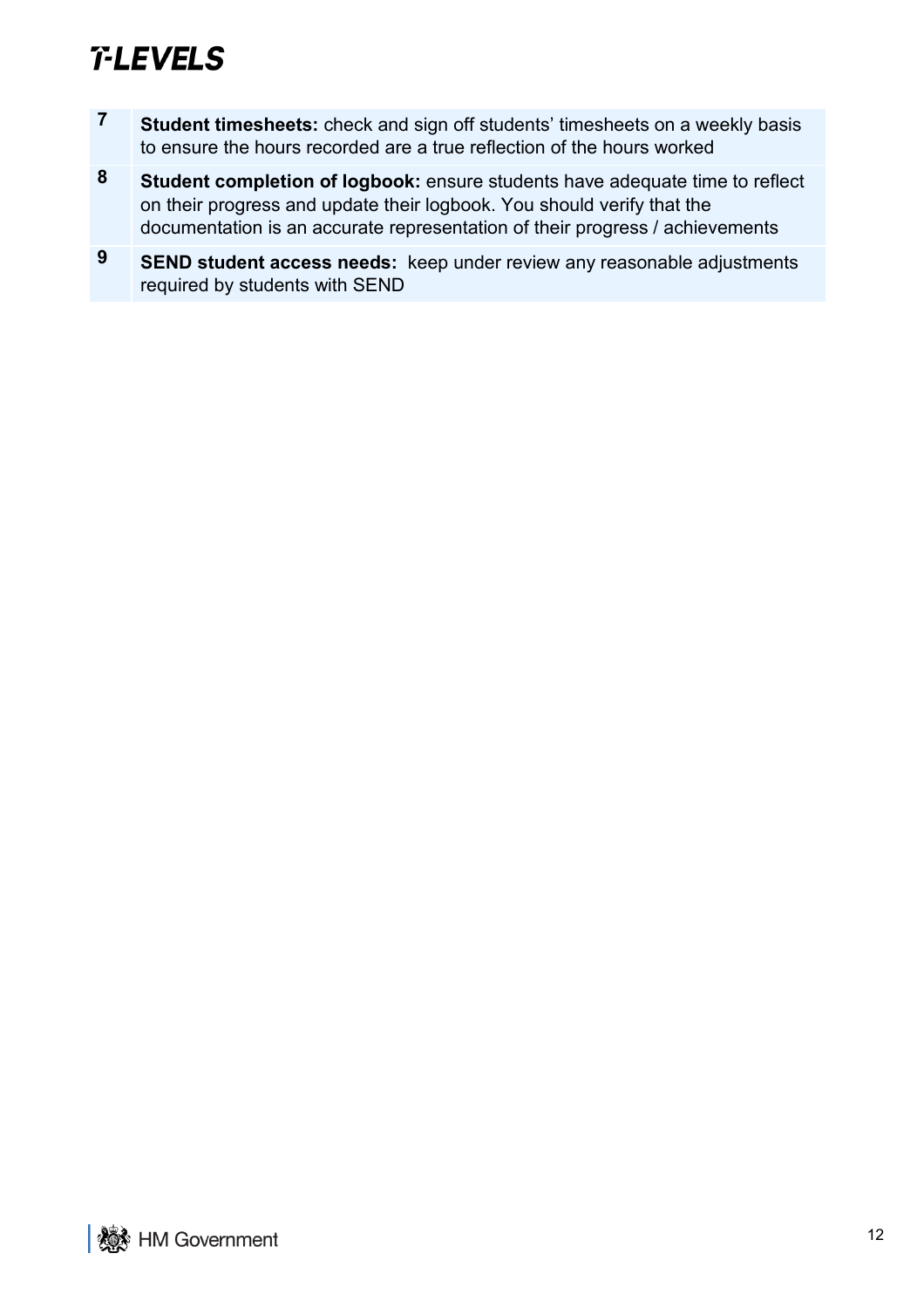### <span id="page-12-0"></span>**SECTION 3: EMPLOYER ROLES AND RESPONSIBILITES AT THE END OF THE PLACEMENT**

Employers are expected to provide feedback to the providers on student progress and behaviour throughout their placements and at the end of the placement. This will help providers make an informed decision about whether the student has satisfactorily completed their industry placement, based on whether they have demonstrated sufficient progress towards their learning goals and met the minimum number of placement hours required.

It is important that employers provide students with an appraisal of their performance whilst on placement, to reflect students' achievements with them.

### <span id="page-12-1"></span>**Student industry placement completion**

#### **How are students assessed as completing their placements?**

In order to complete their placement, students must demonstrate sufficient progress towards their learning goals, (guided by the [progress indicators\)](https://assets.publishing.service.gov.uk/government/uploads/system/uploads/attachment_data/file/896937/Annex_F_progress_indicators.pdf); have worked directly to an external employer; and have been on placement for the minimum of 315 hours. Providers are ultimately responsible for deciding whether students have successfully completed their placements but they must take on board your feedback.

#### **Is there an end of placement assessment that students have to complete?**

No, there is not a compulsory assessment that students must complete at the end of the placement. However, you can request that students to do a task, such as a short presentation about their placement experience, as an opportunity for students to reflect on their placement and what they have learnt.

### <span id="page-12-2"></span>**Steps to take after the industry placement**

#### **Will I need to sign any forms when students have completed the placement?**

Once you and the provider have agreed students have successfully completed their industry placements, you will be asked to sign a completion declaration form to confirm that they agree students have met all the completion criteria.

#### **Will I need to provide a reference for students?**

You do not have to provide students with a reference, although you can if you like. However, you will be expected to provide an appraisal of students' performance, including how they have demonstrated progress towards their learning goals. The [employer appraisal template](https://employers.tlevels.gov.uk/hc/en-gb/articles/4403450114578-End-of-placement-review-with-the-student) can be used, or it can be adapted locally.

#### **Can I offer students an apprenticeship/paid job?**

Yes. However, it is very important that students complete their industry placement alongside all other T Level components and be awarded a T Level certificate for their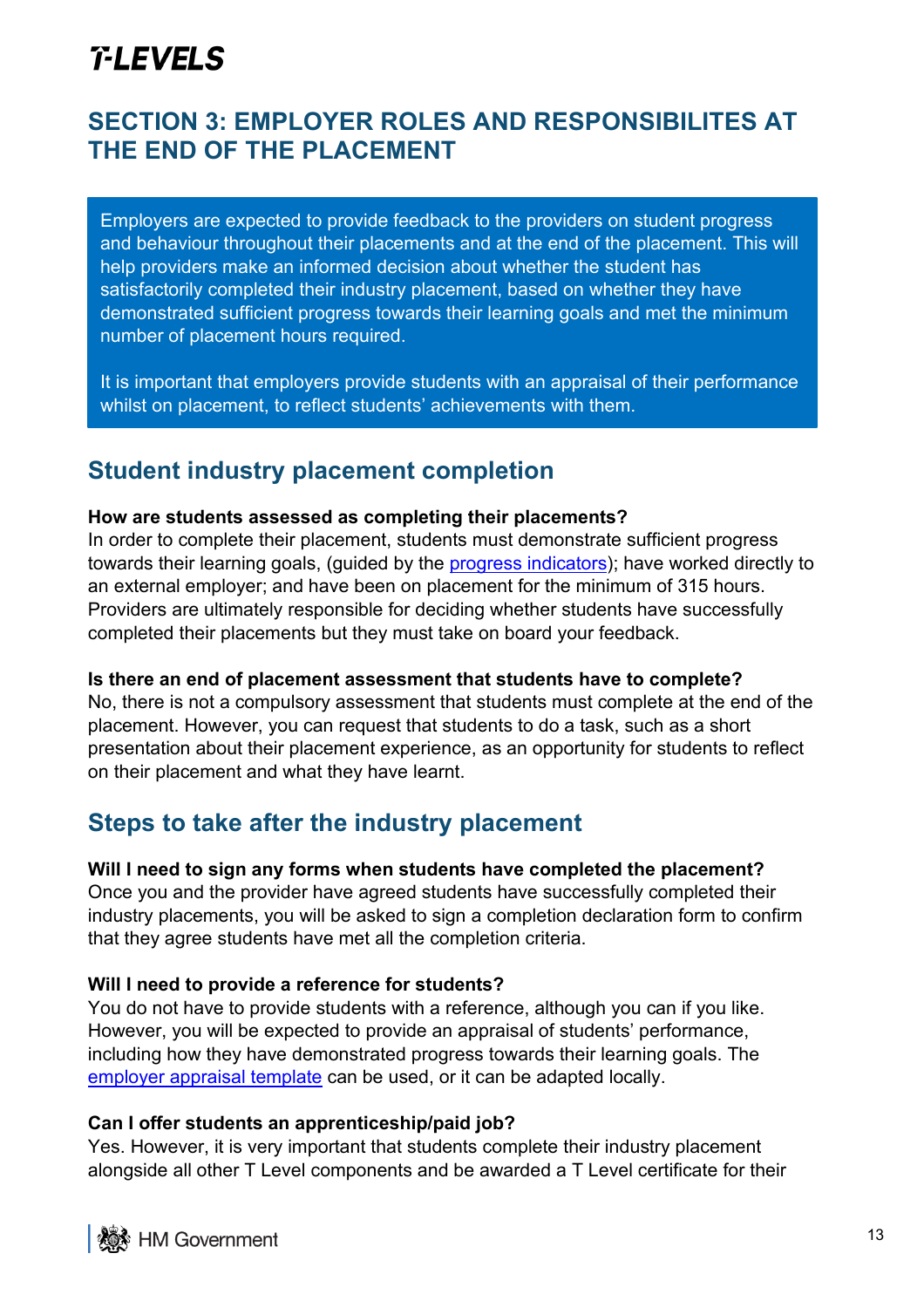onward progression. So please allow students to finish their T Level before starting a paid position or an apprenticeship.

#### **Can I provide feedback to the provider about their experience?**

Yes, and we encourage this. Providers should actively seek feedback from you about your experience of the end-to-end process to help enhance their future placement provision. You can use the [end of placement review form](https://employers.tlevels.gov.uk/hc/en-gb/articles/4403450123538-End-of-placement-review-with-the-provider) to provide feedback to providers.

### <span id="page-13-0"></span>**Summary of key roles and responsibilities: post placement**

#### **Employer responsibilities checklist**

- **1 Final review meeting:** contribute to the students' final review meeting and the provider's decision about completion based on student's overall performance against their learning goals
- **2 Sign-off placement completion**: sign the industry placement completion declaration in the student logbooks to confirm students have met the completion criteria
- **3 Complete student appraisal:** provide an appraisal of the students' performance on the placement
- **4 Offer of employment:** if offering students paid positions, allow them to finish all their components of their T Level so that they are not disadvantaged in their longterm education
- **5 Employer feedback of provider:** provide feedback to the provider about the overall experience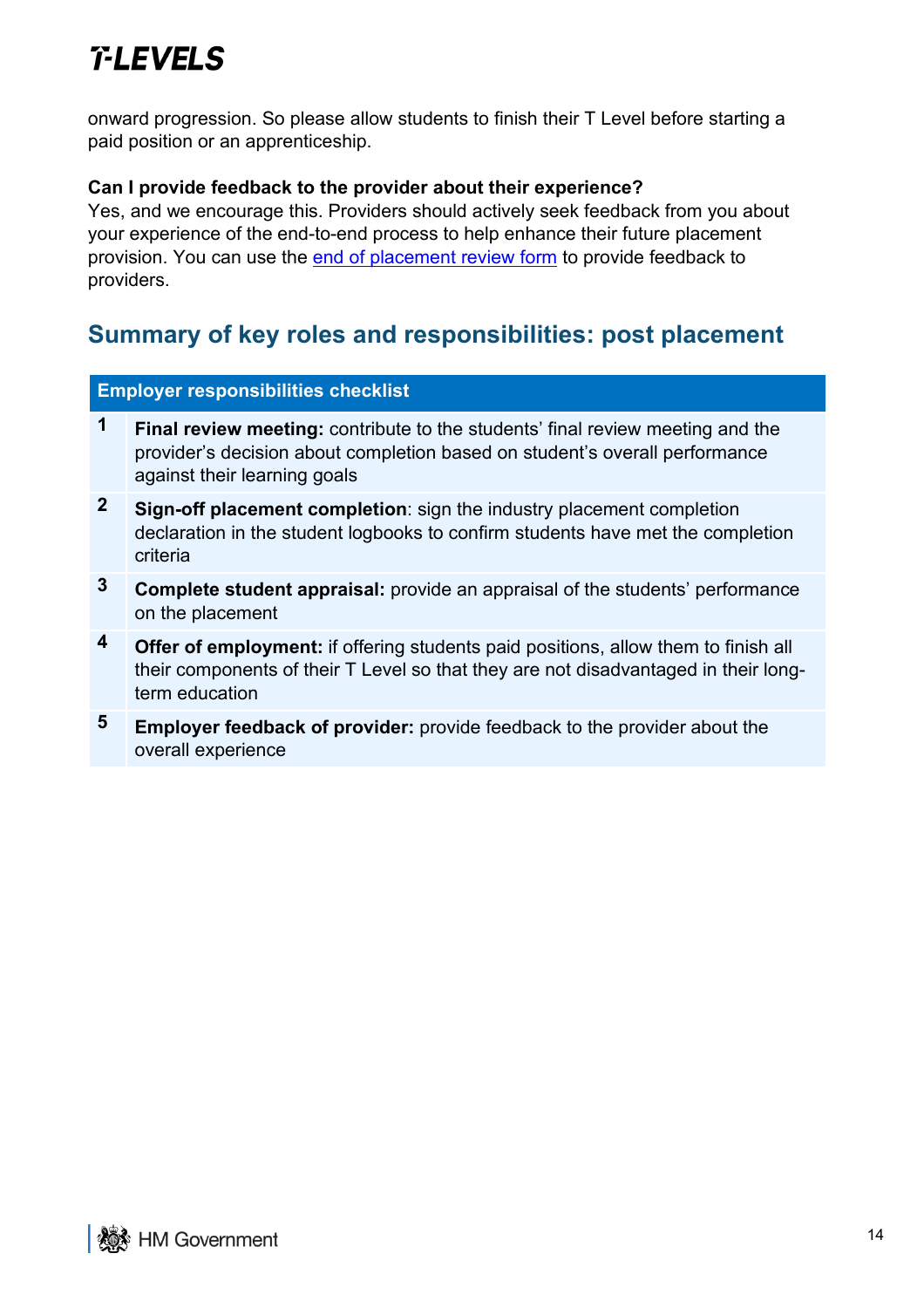### <span id="page-14-0"></span>**MYTH BUSTER**

#### **Industry placements contravene the modern slavery act**

This is not true. The requirement for students to undertake industry placements as part of a T Level does not fall within the definitions of forced or compulsory labour. Whilst industry placements are an integral part of the T Level programme for students to receive full T Level certification, students have the freedom to withdraw at any time and will instead receive a statement of achievement for the T Level components they have achieved.

#### **Employers can deliver industry placements virtually**

T Levels must include genuine experience of the workplace to give students a highquality placement experience and as such, the Department's position is that placements cannot take place virtually. However, up to a maximum of 35 hours of work taster activities can be counted towards students' placement hours, which can include virtual activities. Work taster activities must be delivered in conjunction with employers and their purpose is to help students gain a better understanding of the industry and prepare them for their placement. They can also be used to help employers assess a learner's suitability before committing to a placement. Work taster activities can include activities such as job-shadowing, site visits, traditional 'work experience', introductory meetings with employees, virtual tours of the workplace, completion of on-the-job mandatory training and induction to the workplace company policies.

**I'm offering other programmes so I can't offer industry placements as well** Many employers offer a wide range of work based learning opportunities, including T Levels, apprenticeships and Traineeships. The recent introduction of the Kickstart programme is another offer for employers to consider. Each work-based learning programme serves different purposes and allows employers to offer opportunities that best fit their business needs, whilst offering individuals different progression routes to a successful career. For example, the Kickstart programme offers young people a 6 month work placement aimed at those on Universal Credit and at risk of long term unemployment, whereas, the industry placement forms an integral part of the T Level technical education programme, for students aiming to progress into the sector. Both can be delivered simultaneously.

To find out more about T Levels, or other work-based programmes, contact NAS on 08000 150 600 or email [tlevel.placement@education.gov.uk.](mailto:tlevel.placement@education.gov.uk)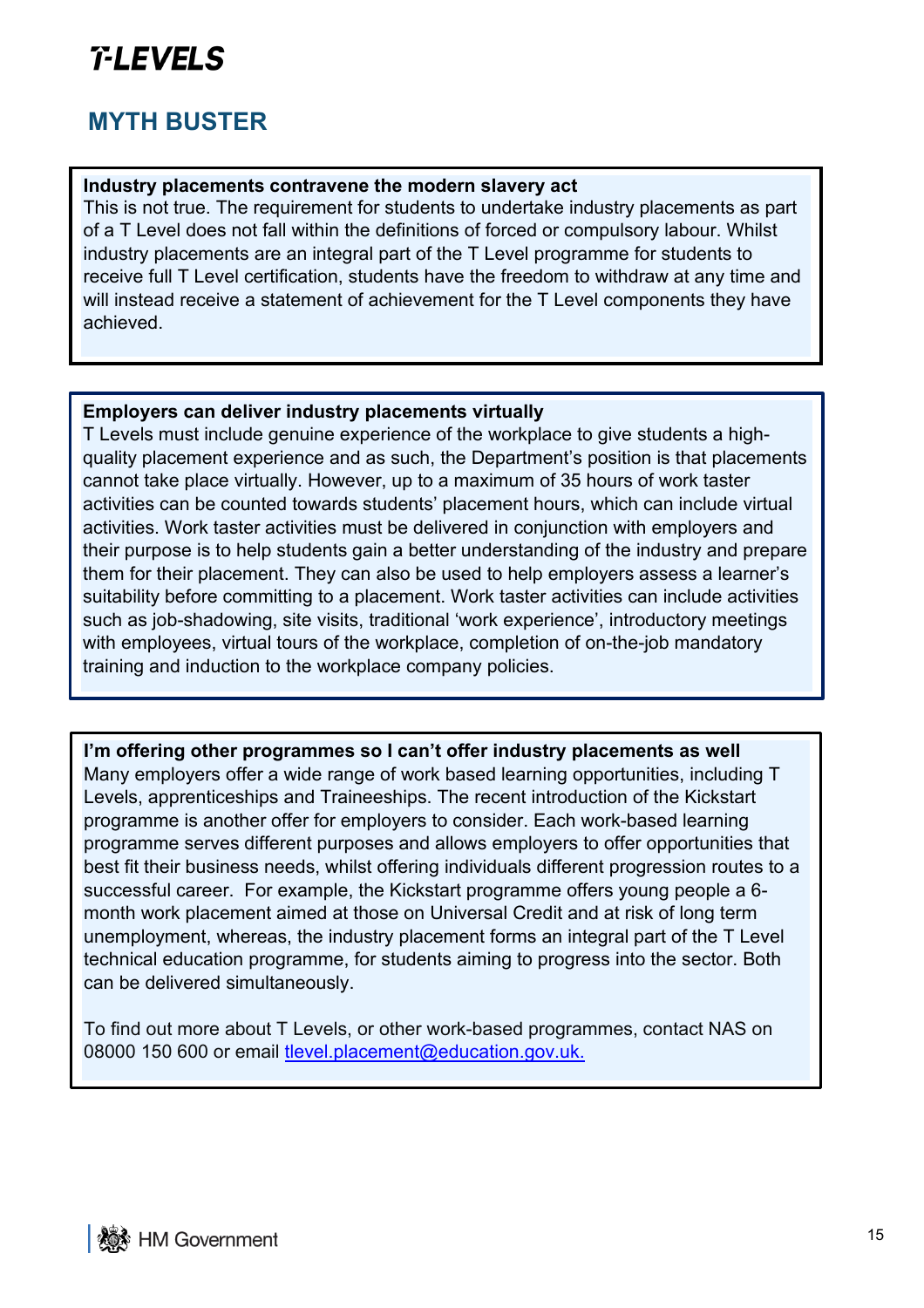#### **T Level students can only progress into skilled employment**

There are lots of progressions routes available to T Level graduates. The primary aim of a T Level is entry to skilled employment within a specific occupation or sector, however T Levels will also provide good preparation for degrees (with the same UCAS points as 3 A levels) and other higher education courses, including the newly launched Higher Technical Qualifications. Some T Level graduates may want to progress to an apprenticeship at level 4 or higher, building on the knowledge and skills they have gained during their T Level. For some occupational specialisms, T Level graduates may need additional specialist training before moving onto a Level 4 apprenticeship, that might be best delivered through a Level 3 apprenticeship or below. In these instances, learning gained through their T Level will be accounted for and may reduce the duration of the apprenticeship.

#### **ROUTE-SPECIFIC ASSUMPTIONS**

#### **I am not a digital company, so I cannot offer digital placements**

Digital placements can take place in any organisation that has a digital service, which almost every organisation has, whether it is their IT department, marketing where they manage websites, intranets and social media or even data warehousing and interrogation. The key is to think **'digital skills'** rather than 'digital company'. Non-digital companies will still give students the opportunity to put their skills into practice, gain valuable experience of the workplace and identify broader applications for their skills. They could even have the opportunity to use their cutting-edge knowledge and ideas to make a real and lasting difference.

#### **I can't have students in clinical settings because they are under-18**

There is no legal basis or liability insurance that prevents under 18s from being allowed in clinical healthcare settings. Instead, it is a local management decision to impose age restrictions. To minimise workplace risks, hospital departments and NHS healthcare providers are encouraged to conduct risk assessment and take sensible steps to reduce potential hazards and protect your students' safety and your existing workforce. Further information can be found in ['A Look at Placements in Healthcare during COVID-19'](https://employers.tlevels.gov.uk/hc/en-gb/articles/4403442911378-Industry-placements-in-healthcare-during-coronavirus-COVID-19-)

#### <span id="page-15-0"></span>**A T Level student needs a CSCS card to enter a construction site**

We recognise the need for students to be able to access site for their Industry Placement during a Construction T Level, and the Construction Skills Certification Scheme (CSCS) will now offer an 'Industry Placement Card' for students on a Construction T Level. The card, displaying the CSCS logo, will be available from September 2021 and is for students aged sixteen and above. This card will have application across all Construction T Levels, and we expect T Level providers to apply directly to the card scheme issuer that is relevant to the Construction T Level undertaken by the student. Please discuss with your T Level provider early on if you require the student to have an Industry Placement Card.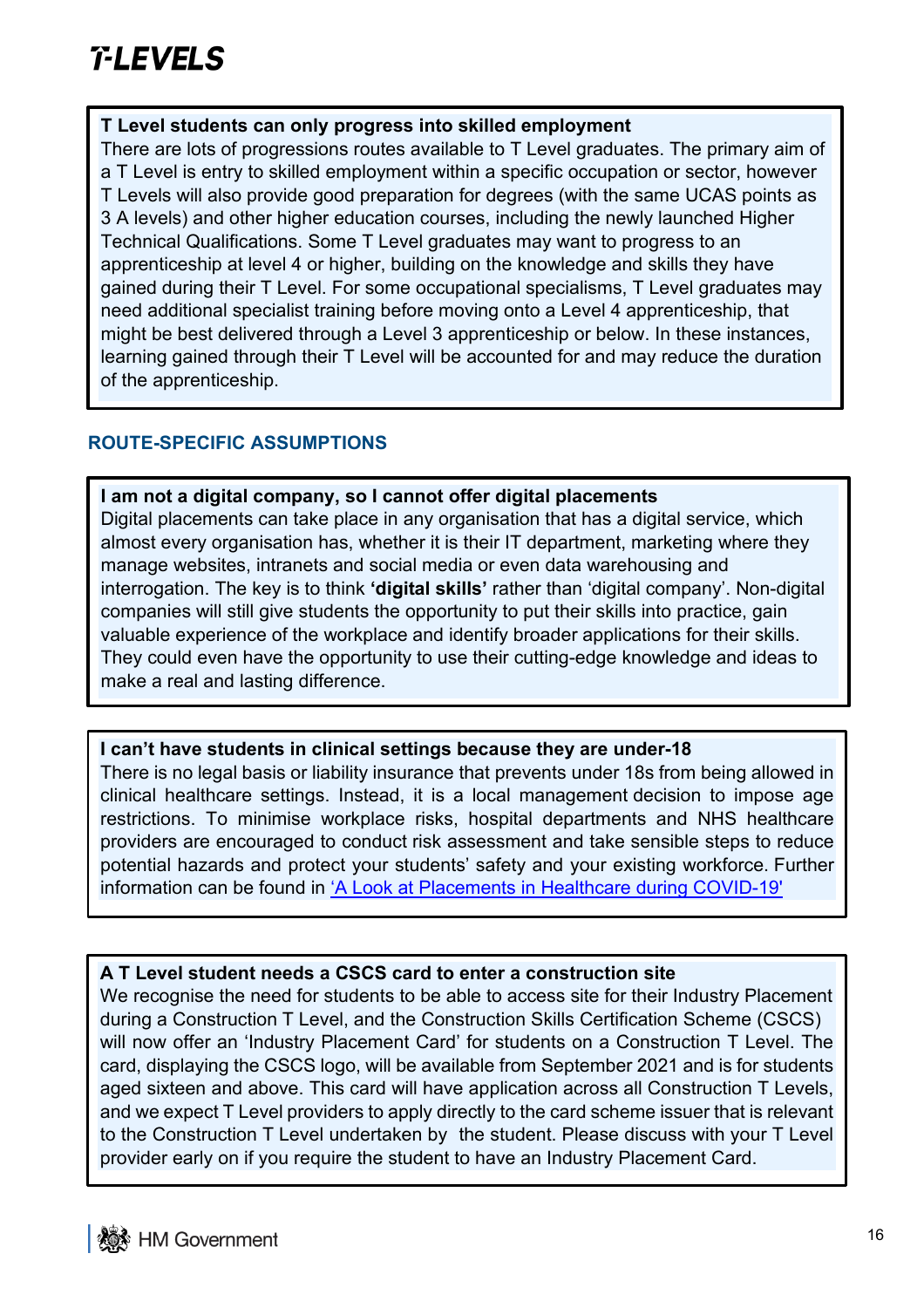# **USEFUL RESOURCES**

| <b>Topic</b>                                                                             | <b>Resources</b>                                                                                                                                                                                                                                                                                                                                                                                                                                                                                                                                                                                                                                                            |
|------------------------------------------------------------------------------------------|-----------------------------------------------------------------------------------------------------------------------------------------------------------------------------------------------------------------------------------------------------------------------------------------------------------------------------------------------------------------------------------------------------------------------------------------------------------------------------------------------------------------------------------------------------------------------------------------------------------------------------------------------------------------------------|
| <b>T</b> Level<br><b>Industry</b><br><b>Placement</b><br><b>Delivery</b><br><b>Guide</b> | The T Level Industry Placement Delivery guidance outlines the roles and<br>responsibilities for providers and employers in delivering high-quality<br>placements in greater detail. Providers should direct employers to<br>important information in the guidance.<br>Templates included in the guidance that employers may find useful:<br>Student industry placement agreement<br>Sample industry placement objective templates for all technical<br>routes can be found here, listed alphabetically underneath Annex I<br>Student logbook template<br><b>Student progress indicators</b><br><b>Due Diligence checklist</b><br><b>Student completion declaration form</b> |
| <b>Employer</b><br>support<br>package                                                    | The employer support package includes a range of support and<br>$\bullet$<br>resources to help employers deliver industry placements across all<br>industries.                                                                                                                                                                                                                                                                                                                                                                                                                                                                                                              |
| <b>Guidance on</b><br>management<br>and<br>mentoring of<br>students on<br>placement      | Helping students to learn<br>$\bullet$<br>Managing young people who are new to the workplace<br>$\bullet$<br><b>Effective mentoring for industry placement students</b><br>$\bullet$<br>Online support for employers mentoring students on industry<br><b>placements</b>                                                                                                                                                                                                                                                                                                                                                                                                    |
| <b>Health and</b><br>safety<br>requirements                                              | Getting insurance for your business<br>$\bullet$<br><b>Health and Safety Executive guidance</b><br>Codes of Practice and technical guidance issued by the Equality<br>and Human Rights Commission                                                                                                                                                                                                                                                                                                                                                                                                                                                                           |
| <b>Supporting</b><br>students with<br><b>SEND</b>                                        | Supporting industry placements with students with SEND<br><b>Disability Confident and CIPD guidance</b>                                                                                                                                                                                                                                                                                                                                                                                                                                                                                                                                                                     |
| <b>Employer T</b><br>Level website                                                       | <b>More about T Levels</b><br>How it works that describes the very simple steps if you are at the<br>beginning of your industry placement journey.                                                                                                                                                                                                                                                                                                                                                                                                                                                                                                                          |